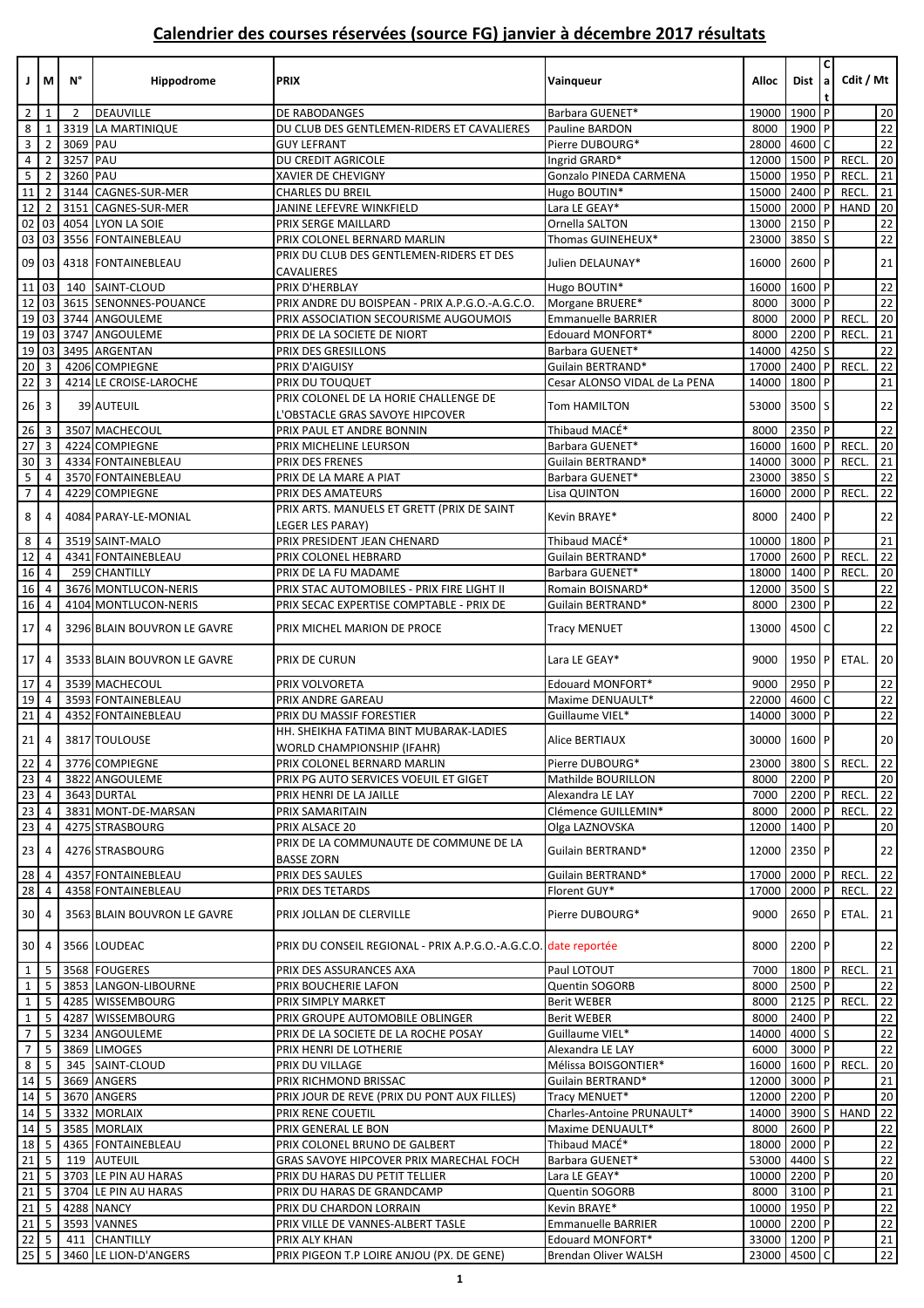| $25 \mid 5$                                           |                |          | 3683 LE LION-D'ANGERS                            | PRIX DU CREDIT AGRICOLE DU LION D'ANGERS (PRIX                                       | Lara LE GEAY*                        | 12000 2000 P       |              |              |             | 22                    |
|-------------------------------------------------------|----------------|----------|--------------------------------------------------|--------------------------------------------------------------------------------------|--------------------------------------|--------------------|--------------|--------------|-------------|-----------------------|
|                                                       |                |          |                                                  | RENE COUETIL)                                                                        |                                      |                    |              |              |             |                       |
| $25 \quad 5$<br>25                                    | 5              |          | 3597 SAINT-BRIEUC<br>4305 WISSEMBOURG            | PRIX EUGENE LOREE<br>PRIX DES ETABLISSEMENTS SIEHR                                   | Paul LOTOUT<br>Jonathan PLASSARD*    | 7000<br>10000      | 2400<br>3000 | P            |             | 22<br>22              |
|                                                       |                |          |                                                  | PRIX DE LA STE DES COURSES DE STRASBOURG-                                            |                                      |                    |              |              |             |                       |
| 25                                                    | 5              |          | 4306 WISSEMBOURG                                 | HOERDT                                                                               | <b>Berit WEBER</b>                   | 8000               | 2400         |              | RECL.       | 22                    |
| $\mathbf{1}$                                          | 6              |          | 4571 FONTAINEBLEAU                               | PRIX DES CHARMES                                                                     | Mélissa BOISGONTIER*                 | 19000              | 1800         |              | <b>RECL</b> | 20                    |
| 4                                                     | 6              |          | 3607 DIEPPE                                      | PRIX PIERRE JAMME                                                                    | Barbara GUENET*                      | 24000              | 3900         | <sub>S</sub> |             | 22                    |
| $\sf 5$                                               | 6              |          | <b>ROSTRENEN</b>                                 | PRIX DU COMTE ANTOINE ROUILLE D'ORFEUIL                                              | ANNULÉ                               |                    |              |              |             |                       |
| 6                                                     | 6              |          | 4727 NANTES                                      | PRIX ALEXANDRE LEMERCIER                                                             | Guillaume VIEL*                      | 12000              | 2400         |              | <b>RECL</b> | 21                    |
| $\overline{7}$                                        | 6              |          | 4481 CLAIREFONTAINE                              | PRIX STARTUPS HORSE'N TECH (PRIX DES                                                 | Barbara GUENET*                      | 12000 1800         |              |              | RECL.       | 20                    |
| 8                                                     | 6              |          | 5192 DIEPPE                                      | PRIX DU CLUB DES COYOTES                                                             | Guilain BERTRAND*                    | 16000 2200         |              |              |             | 21                    |
| 11                                                    | 6              | 3932 DAX |                                                  | PRIX ARNAUD DE WATRIGANT                                                             | Maxime DENUAULT*                     | 18000 3500 S       |              |              |             | $\overline{22}$       |
| 11                                                    | 6              |          | 5064 LYON PARILLY                                | PRIX JEAN-PIERRE RAVOUX                                                              | Florent GUY*                         | 12000 2200         |              | P            |             | 22                    |
| 13                                                    | 6              |          | 5118 LE CROISE-LAROCHE                           | PRIX DES GENTLEMEN-RIDERS ET CAVALIERES                                              | Kevin BRAYE*                         | 16000 1800         |              |              |             | 22                    |
| 13                                                    | 6              |          | 5120 LE CROISE-LAROCHE                           | PRIX DE SAINT-ANDRE                                                                  | Kevin BRAYE*                         | 12000 2500         |              |              | RECL.       | 21                    |
| $16 \mid 6$                                           |                |          | 5489 SAINT-GALMIER                               | PRIX DE LA FEDERATION DES CHASSEURS                                                  | Guilain BERTRAND*                    | 7000               | 2350         |              | RECL.       | 22                    |
| 17 6                                                  |                |          | 518 CHANTILLY                                    | CHAMPIONNAT DU MONDE LONGINES FEGENTRI-                                              | Diana LOPEZ-LERET*                   | 20000              | 1900 P       |              | HAND        | 20                    |
| 18 6                                                  |                |          | 5378 MONTAUBAN                                   | PRIX REINE MARIE-AMELIE<br>PRIX GEORGES DU BREIL                                     | Solange GOURDAIN*                    | 8000               | 2250         |              | RECL.       | 22                    |
|                                                       |                |          |                                                  | PRIX DU CLUB DES GENTLEMEN-RIDERS ET DES                                             |                                      |                    |              |              |             |                       |
| $20 \mid 6$                                           |                |          | 5199 DIEPPE                                      | <b>CAVALIERES</b>                                                                    | Florent GUY*                         | 15000              | 2200         |              | RECL.       | 22                    |
| $\overline{23}$ 6                                     |                |          | 4922 LA TESTE DE BUCH                            | PRIX DU CABINET LASSUS ET ASSOCIES                                                   | Guillaume VIEL*                      | 12000 2400         |              |              | RECL.       | 22                    |
| 24                                                    | 6              |          | 4835 DURTAL                                      | PRIX DE LA BELLE HUMEUR                                                              | Mathilde BOURILLON*                  | 6000               | 2300         |              |             | 20                    |
| $24 \overline{6}$                                     |                |          | 4928 LA TESTE DE BUCH                            | PRIX DES CAVALIERES - JARDIN DES FLEURS                                              | Clémence GUILLEMIN*                  | 12000 1900         |              | I P          | <b>RECL</b> | 20                    |
| 25                                                    | 6              |          | 5081 AIX-LES-BAINS                               | PRIX JEAN COURTINAT                                                                  | Ornella SALTON                       | 12000 2500         |              |              |             | 22                    |
| 25                                                    | 6              |          | 5249 MORLAIX                                     | PRIX PAUL DE GUERDAVID                                                               | Maxime DENUAULT*                     | 8000               | 2600         |              |             | 22                    |
| 25                                                    | 6              |          | 5536 VITTEL                                      | PRIX DE LA MAISON DU PATRIMOINE                                                      | ANNULÉ                               | 9000               | 1600         | l P          |             | $\overline{22}$       |
| 25                                                    | 6              |          | 5537 VITTEL                                      | PRIX DE CRAINVILLERS                                                                 | Charles-Antoine PRUNAULT*            | 9000               | 2400 P       |              | <b>RECL</b> | $22\,$                |
| 25                                                    | 6              |          | 5538 VITTEL                                      | PRIX DE SURIAUVILLE                                                                  | Jonathan PLASSARD*                   | 10000              | 2400         |              |             | 22                    |
| 27                                                    | 6              |          | 5127 LE CROISE-LAROCHE                           | PRIX PAUL-NOEL DELAHOUTRE                                                            | Florent GUY*                         | 16000 1800         |              |              |             | 22                    |
| 27                                                    | 6              |          | 5128 LE CROISE-LAROCHE                           | PRIX GABRIEL THIEFFRY                                                                | <b>Berit WEBER</b>                   | 15000              | 1800         | I P          | <b>HAND</b> | 20                    |
| 28                                                    | l 6            |          | 4865 ARGENTAN                                    | PRIX DE SAINT CLOUD                                                                  | Florent GUY*                         | 15000 2800         |              |              | RECL.       | 21                    |
| $\mathbf 2$                                           | $\overline{7}$ |          | 5250 CORLAY                                      | PRIX KERBASTAR                                                                       | Paul LOTOUT                          | 7000               | 1800         |              |             | 22                    |
| $\overline{\mathbf{3}}$                               | $\overline{7}$ |          | 587 MAISONS-LAFFITTE                             | PRIX DU CONSEIL DEPARTEMENTAL DES YVELINES                                           | Lara LE GEAY*                        | 20000              | 2000 P       |              |             | 22                    |
|                                                       |                | 4950 DAX |                                                  | FEGENTRI WORLD CUP NATIONS                                                           |                                      |                    |              |              |             |                       |
|                                                       | $6 \mid 7$     |          |                                                  | PRIX IMPERATRICE DOUAIRIERE DE RUSSIE<br>PX A.G.C AUDIT GESTION CONSEIL - PRIX COMTE | Marion DUFRECHE*                     | 12000              | 2300         | P            |             | 22                    |
|                                                       | $9 \mid 7$     |          | 5495 VITTEAUX                                    | BERNARD DE SALVERTE ET J.P. PECHOUX-PROST                                            | Jonathan PLASSARD*                   | 6000               | $2600$ P     |              |             | 22                    |
| 11 7                                                  |                |          | 5204 DIEPPE                                      | PRIX GABRIEL DE CLIEU                                                                | Florent GUY*                         | 16000 1800 P       |              |              |             | 22                    |
| 11                                                    | 7              |          | 5206 DIEPPE                                      | PRIX A. RAIMBOURG "BOURVIL"                                                          | Florent GUY*                         | 16000 2400 P       |              |              |             | 21                    |
| 13 7                                                  |                |          | 4755 PORNICHET                                   | PRIX DES RCA LA RADIO - DES SIRENES                                                  | Cécilia POIRIER*                     | 12000 2100 P       |              |              |             | 20                    |
|                                                       |                |          |                                                  | PRIX RAOUL DUBIGEON-PRIX A.P.G.O.-A.G.C.O.-                                          |                                      |                    |              |              |             |                       |
| 13 7                                                  |                |          | 4756 PORNICHET                                   | <b>FITECO</b>                                                                        | Edouard MONFORT*                     | 12000 1700 P       |              |              | RECL.       | 22                    |
|                                                       |                |          | 4757 PORNICHET                                   | PRIX DE NORT SUR ERDRE - DU COLONEL LABOUCHE Florent GUY*                            |                                      | 12000 3100 P       |              |              |             | 21                    |
| $14 \overline{7}$                                     |                |          | 5209 DIEPPE                                      | PRIX LINABOX                                                                         | Thomas GUINEHEUX*                    | 14000 3400 P       |              |              |             | 22                    |
|                                                       |                |          | 4031 POMPADOUR                                   | PRIX VICTOR BASSE - THREE NATIONS CUP                                                | Charlotte PRICHARD                   | 17000 3900 H       |              |              |             | $\overline{22}$       |
| $14$ 7                                                |                |          | 5399 POMPADOUR                                   | PRIX DOCTEUR MOURIES                                                                 | Debora FIORETTI                      | 8000               | 1700 P       |              |             | 20                    |
| $14 \mid 7$                                           |                |          | 5400 POMPADOUR                                   | PRIX BARON DE NEXON                                                                  | Quentin SOGORB                       | 8000               | 2400 P       |              |             | 21                    |
| 16 7                                                  |                |          | 5404 AURILLAC                                    | PRIX GEORGES DU BREIL                                                                | Debora FIORETTI                      | 6000               | 2000 P       |              |             | 22                    |
| 16 7                                                  |                |          | 4040 SAINT-PIERRE-LA-COUR                        | PRIX MARC VETTIER                                                                    | Guillaume VIEL*                      | 11000 4250 C       |              |              |             | 22                    |
|                                                       |                |          |                                                  |                                                                                      |                                      |                    |              |              |             |                       |
| $\boxed{19}$ 7                                        |                |          | 4965 MONT-DE-MARSAN                              | PRIX REVERDY - DE LA MADELEINE                                                       | Clemence GUILLEMIN*                  | 11000 2200 P       |              |              |             | 20                    |
| $19$ 7                                                |                |          | 4966 MONT-DE-MARSAN                              | PRIX RAVIGNAN                                                                        | Alexis LEMER*                        | 11000 2200 P       |              |              |             | 21                    |
| $23 \overline{\smash{\big)} }$ 7<br>$24 \overline{7}$ |                |          | 5410 ROYAN LA PALMYRE                            | PRIX DE GEMOZAC                                                                      | Guillaume VIEL*                      | 9000 2300 P        | 2200 P       |              |             | 22<br>$\overline{22}$ |
| $25 \boxed{7}$                                        |                |          | 5417 CAZAUBON BARBOTAN THERMES<br>4611 COMPIEGNE | PRIX WILLIAM DUFOUR ET MARC DUGAS<br>PRIX DE VENETTE                                 | Clémence GUILLEMIN*<br>Thibaud MACÉ* | 9000<br>19000 2400 |              |              | RECL.       | 21                    |
| $27 \overline{\smash{\big)}\ 7}$                      |                |          | 659 MAISONS-LAFFITTE                             | PRIX DUC D'ALBURQUERQUE                                                              | Florent GUY*                         | 18000 2100 P       |              |              |             | 22                    |
| 29 7                                                  |                |          | 673 DEAUVILLE                                    | 62EME PRIX GEORGES COURTOIS - EQUIDIA LIVE                                           | Guilain BERTRAND*                    | 16000 1900         |              |              | RECL.       | 21                    |
|                                                       |                |          |                                                  | CHAMPIONNAT DU MONDE LONGINES FEGENTRI -                                             |                                      |                    |              |              |             |                       |
| 29 7                                                  |                |          | 674 DEAUVILLE                                    | PRIX ROYAL BARRIERE                                                                  | Barbara GUENET*                      | 16000 1900         |              |              | RECL.       | $ 20\rangle$          |
| 30 7                                                  |                |          | 683 DEAUVILLE                                    | PRIX DU CLOS FLEURI - CHATEAU MONTLAU                                                | Barbara GUENET*                      | 16000 2500 P       |              |              |             | 20                    |
| $30\overline{7}$                                      |                |          | 684 DEAUVILLE                                    | PRIX DES GENTLEMEN-RIDERS ET CAVALIERES                                              | Damien ARTU*                         | 16000 2500 P       |              |              | <b>HAND</b> | 22                    |
|                                                       |                |          |                                                  | PRIX DIEUZY - PRIX WILLIAM DE MONTZEY (1928-                                         |                                      |                    |              |              |             |                       |
| 30 7                                                  |                |          | 5322 ROCHEFORT-SUR-LOIRE                         | 2011)                                                                                | Romain BOISNARD*                     | 8000               | 2400 P       |              |             | 22                    |
| $31 \overline{\smash{\big)}\ 7}$                      |                |          | 3530 CLAIREFONTAINE                              | PRIX LES TROUVILLAISES - MICHEL D'AREXY                                              | Tracy MENUET*                        | 34000 3700 S       |              |              | HAND        | 22                    |
| $31 \overline{\smash{\big)}\ 7}$                      |                |          | 4512 CLAIREFONTAINE                              | PRIX BD TRIPLE GALOP - GUY DU FAUR DE PIBRAC                                         | Hugo BOUTIN*                         | 20000 2200 P       |              |              |             | 21                    |
| $5\phantom{.0}$                                       | 8              |          | <b>4678 VICHY</b>                                | PRIX REINE DES VILLES D'EAUX                                                         | Lara LE GEAY*                        | 14000 1600 P       |              |              | RECL.       | 20                    |
|                                                       | $6 \quad 8$    |          | 5281 DINAN                                       | PRIX IDEAL AUTO                                                                      | Xavier LE QUERE                      | 6000               | 2700 P       |              |             | 21                    |
|                                                       | $6 \mid 8$     |          | 5553 MONTIER-EN-DER                              | PRIX NATHANAELLE ARTU - PRIX P.MICHEL,R.PICARD                                       | Lena Maria MATTES                    | 10000 1700 P       |              |              |             | 20                    |
|                                                       |                |          |                                                  | ET P.MARCHAND                                                                        |                                      |                    |              |              |             |                       |
|                                                       | $6 \mid 8$     |          | 5554 MONTIER-EN-DER                              | PRIX CLAUDE BURON - RESIDENCE DES MARECHAUX                                          | Laurent BILGER*                      | 10000 3000 P       |              |              |             | $\overline{21}$       |
|                                                       | $6 \mid 8$     |          | 5555 MONTIER-EN-DER                              | PRIX DE JOINVILLE EN VALLAGE - BRICOMARCHE                                           | Laurent BILGER*                      | 10000 3000 P       |              |              |             | 22                    |
| 8                                                     | 8              |          | 4782 LES SABLES-D'OLONNE                         | PRIX CHARLES DU BREIL                                                                | Thibaud MACÉ*                        | 12000 2700 P       |              |              |             | 22                    |
|                                                       |                |          | 9 8 5437 ROYAN LA PALMYRE                        | PRIX DES ETS JOUBERT                                                                 | Ingrid GRARD*                        | 8000 1600 P        |              |              | RECL.       | 22                    |
| 14                                                    | 8              |          | 3626 DIEPPE                                      | PRIX AL CAPONE II                                                                    | Barbara GUENET*                      | 23000 3900 S       |              |              |             | $22\,$                |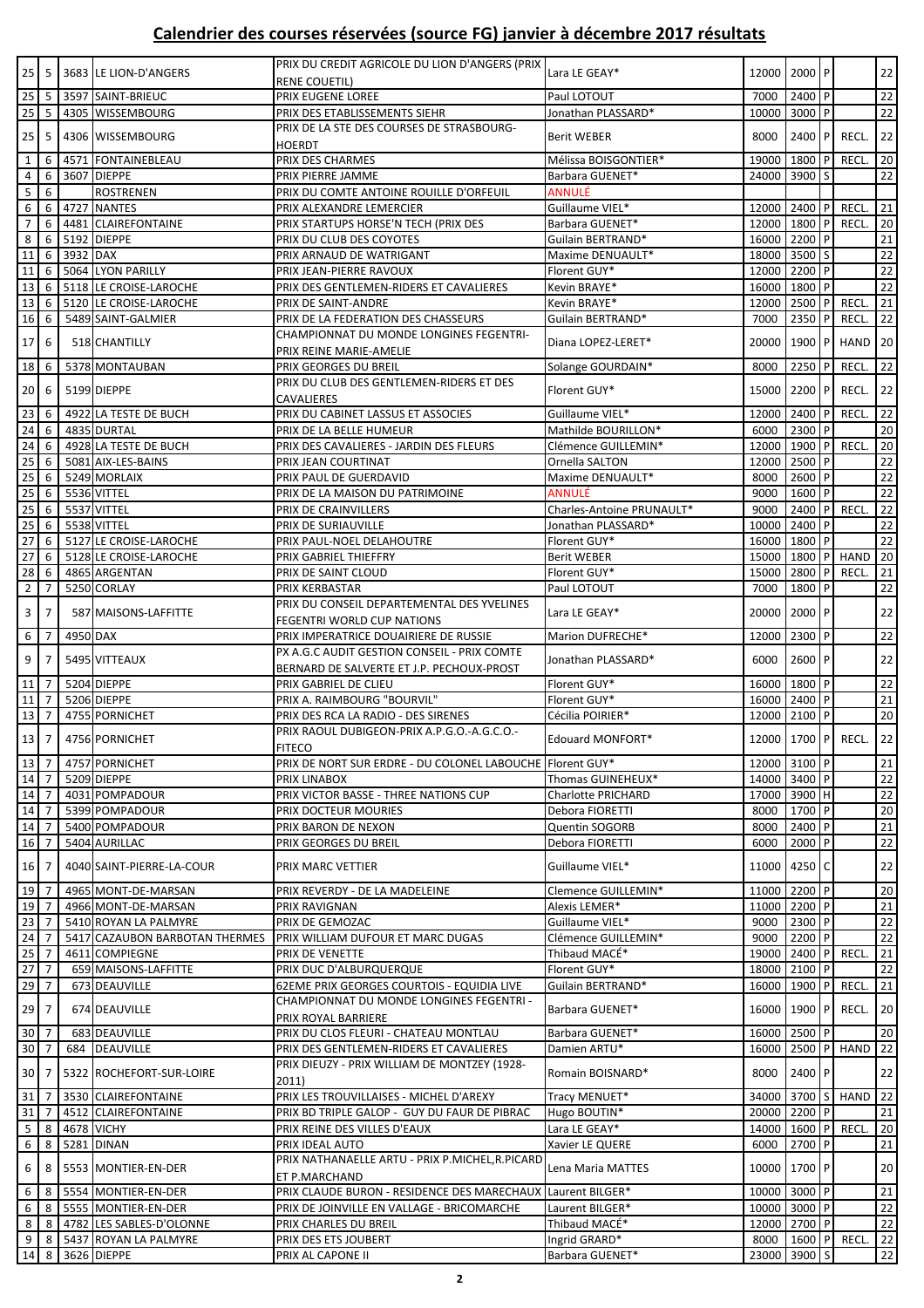|                                  | $15$   8          |          | 4129 GRANVILLE-ST PAIR SUR MER | PRIX INTERSPORT GRANVILLE                                                | <b>Emmanuel FOUQUET</b>   | 11000 4200 C |          |              |             | 22              |
|----------------------------------|-------------------|----------|--------------------------------|--------------------------------------------------------------------------|---------------------------|--------------|----------|--------------|-------------|-----------------|
|                                  | $15$   8          |          | 5348 GRANVILLE-ST PAIR SUR MER | PRIX DU RESTAURANT LA TABLE DE LOUIS                                     | Xavier LE QUERE           | 8000         | 2400 P   |              |             | 22              |
| $15 \overline{\smash{\big)}\ 8}$ |                   |          | 5448 POMPADOUR                 | PRIX COLONEL DEBRAS                                                      | <b>Brian CAILLET</b>      | 9000         | 2600     | P            |             | 21              |
| 15                               | 8                 |          | 5449 POMPADOUR                 | PRIX MARQUISE DE POMPADOUR                                               | Lara LE GEAY*             | 7000         | 1700     | P            |             | 20              |
| 15                               | 8                 |          | 5559 VITTEL                    | PRIX DE NORROY-SUR-VAIR                                                  | Jonathan PLASSARD*        | 9000         | 2400 P   |              | <b>RECL</b> | 22              |
| 15                               | 8                 |          | 5585 VITTEL                    | PRIX DE LA MAISON DU PATRIMOINE                                          | <b>Berit WEBER</b>        | 9000         | 1600     | P            |             | 22              |
| 20                               | 8                 |          | 4145 LE PERTRE                 | PRIX JEAN ETIENNE DE QUATREBARBES                                        | Guillaume VIEL*           | 14000        | 4500 C   |              |             | 22              |
| 20                               | 8                 |          | 5525 LE TOUQUET                | PRIX DE L'AGENCE IMMOBILIERE "SERGIC" LE<br><b>TOUQUET</b>               | Mélissa BOISGONTIER*      | 10000 1800 P |          |              |             | 20              |
| 20                               | 8                 |          | 5455 ROYAN LA PALMYRE          | PRIX DE LA SOCIETE DES COURSES DE LA TESTE                               | Barbara GUENET*           | 9000         | 2300 P   |              |             | 20              |
|                                  |                   |          |                                |                                                                          |                           |              |          |              |             |                 |
| 20 <sup>1</sup>                  | 8                 |          | 5294 SAINT-JEAN-DE-MONTS       | PRIX DE L'ILE D'YEU                                                      | Romain BOISNARD*          | 6000         | 2150     | P            | RECL.       | 22              |
| 20 8                             |                   |          | 5564 VITTEL                    | PRIX MARIA LECZINSKA                                                     | <b>Berit WEBER</b>        | 9000         | 1600 P   |              |             | 22              |
| 20                               | 8                 |          | 5565 VITTEL                    | PRIX JEANNE D'ARC                                                        | <b>Berit WEBER</b>        | 9000         | $2100$ P |              |             | 22              |
| 26                               | 8                 |          | 5509 SAINT-GALMIER             | PRIX ASSE                                                                | Jonathan PLASSARD*        | 6000         | 2350 P   |              |             | 22              |
| 27                               | 8                 |          | 5357 EVREUX                    | PRIX MICHELINE LEURSON                                                   | <b>Marion BAS</b>         | 12000 2500 P |          |              |             | 20              |
| 27                               | 8                 |          | 5299 MAURON                    | PRIX DE BROCELIANDE - A.P.G.O.-A.G.C.O.                                  | Damien RICHARD            | 6000         | 2600     | P            | <b>RECL</b> | 22              |
| 30                               | 8                 |          | 812 DEAUVILLE                  | PRIX TENDANCE OUEST (PRIX DES FRESNEAUX)                                 | Edouard MONFORT*          | 19000 1900   |          | $\mathsf{P}$ | RECL.       | 22              |
| $\mathbf 1$                      | 9                 |          | 5636 FONTAINEBLEAU             | PRIX DES PEUPLIERS                                                       | Damien ARTU*              | 17000        | 3000     | l P          | RECL.       | 21              |
|                                  | 9                 |          | 5858 CRAON                     | PRIX JP. CHAZE ET V. MORINEAU - PRIX MARQUISE                            | Cécilia POIRIER*          | 13000 2400 P |          |              |             | 20              |
| $\overline{2}$                   |                   |          |                                | D'ANDIGNE                                                                |                           |              |          |              |             |                 |
| $\overline{2}$                   | -9                |          | 6556 DIVONNE-LES-BAINS         | COUPE DES GENTLEMEN-RIDERS ET CAVALIERES                                 | Naomi HELLER              | 10000 2000   |          | P            |             | 22              |
| $\overline{2}$                   | 9                 |          | 4189 PLOERMEL                  | PRIX DE LA COMMUNE DE MONTERREIN                                         | Jérôme FOUCHER*           | 14000 4000   |          |              |             | 22              |
| 3                                | 9                 |          | 4206 CRAON                     | PRIX ETS DUTERTRE / RED MILLS (PRIX RENE                                 | Pierre DUBOURG*           | 23000 4000   |          |              |             | 22              |
|                                  | $3 \mid 9$        | 6423 DAX |                                | PRIX MAURICE DE NEXON                                                    | Julie HENDERSON*          | 10000 1400   |          | P            | <b>RECL</b> | 22              |
| $\mathbf{3}$                     | 9                 | 6424 DAX |                                | PRIX SAINT-VINCENT DE XAINTES                                            | <b>Hubert GOURDAIN</b>    | 10000 2300   |          |              | RECL.       | $\overline{22}$ |
| $\overline{7}$                   | 9                 |          | 6168 LYON PARILLY              | PRIX PIERRE SIMONNEAU                                                    | Guilain BERTRAND*         | 13000 2400   |          | $\mathsf{P}$ |             | 22              |
| $10 \mid 9$                      |                   |          | 6412 EVREUX                    | PRIX BONG (PRIX DE LA GLORIETTE)                                         | Florent GUY*              | 12000 1800   |          | P            |             | 22              |
| 10 9                             |                   |          | 6413 EVREUX                    | PRIX BOWE SYSTEC                                                         | Guilain BERTRAND*         | 12000 2500   |          |              |             | 22              |
| 10                               | 9                 |          | 6365 LA-ROCHE-POSAY            | PRIX DU FUTUROSCOPE                                                      | Paul LOTOUT               | 7000         | 2400     |              |             | 22              |
| 10                               | 9                 |          | 6316 NIORT                     | PRIX DES AMBULANCES DU PORT                                              | Romain BOISNARD*          | 8000         | 2200     | P            | <b>RECL</b> | 22              |
| 12                               | 9                 |          | 5643 FONTAINEBLEAU             | PRIX DU COMITE DEPARTEMENTAL DU TOURISME<br>DE SEINE ET MARNE            | Mélissa BOISGONTIER*      | 17000        | 2200 P   |              | RECL.       | 20              |
| 16                               | 9                 |          | 4268 BORDEAUX LE BOUSCAT       | PRIX DE LAFON FELINE                                                     | Gonzague COTTREAU*        | 16000        | 3900 H   |              |             | 22              |
|                                  | $16$ 9            |          | 4270 BORDEAUX LE BOUSCAT       | PRIX KILLARNEY RACE COURSE                                               | Barbara GUENET*           | 18000        | 3800 S   |              |             | 22              |
| 16 <sup>1</sup>                  | 9                 |          | 5911 BORDEAUX LE BOUSCAT       | TROPHEE DE L'ASS DES PROP DE CHEVAUX DE<br>COURSES AU GALOP DU SUD OUEST | Florent GUY*              | 10000 1600 P |          |              |             | 22              |
| $16$ 9                           |                   |          | 5912 BORDEAUX LE BOUSCAT       | PRIX DES DEESSES - GRAND PRIX ANTARES DES<br><b>CAVALIERS</b>            | <b>Charline CAUSERET</b>  | 10000 1900 P |          |              |             | 20              |
|                                  |                   |          | 16 9 5913 BORDEAUX LE BOUSCAT  | PRIX DE L'UNION CLUB BORDELAIS-GRAND PRIX DES<br><b>GENTLEMEN-RIDERS</b> | Edouard MONFORT*          | 10000 2400 P |          |              |             | 21              |
|                                  | 16 9              |          | 6513 CAVAILLON                 | PRIX DE LA DURANCE                                                       | Thibault MARLIN*          | 8000         | 2200 P   |              | RECL.       | 22              |
| $16 \quad 9$                     |                   |          | 6514 CAVAILLON                 | PRIX DU CREDIT MUTUEL                                                    | Solange GOURDAIN*         | 8000         | 2200 P   |              |             | 22              |
|                                  | 16 9              |          | 6572 DIVONNE-LES-BAINS         | PRIX BORIS BEZROUKE                                                      | Naomi HELLER              | 8000         | 2400 P   |              | RECL.       | 22              |
| 16 9                             |                   |          | 886 MAISONS-LAFFITTE           | PRIX DU CLUB DES GENTLEMEN-RIDERS ET DES<br><b>CAVALIERES</b>            | <b>Perrine CHEYER</b>     | 16000        | 2500     | l P          | RECL.       | 22              |
| 17 9                             |                   |          | 6439 JARNAC                    | PRIX DE LA VILLE DE MAINXE                                               | Lara LE GEAY*             | 7000         | 2500 P   |              |             | 22              |
| 17                               | 9                 |          | 6379 LA-ROCHE-POSAY            | PRIX LOCA-EVENTS                                                         | Thémis LOUIS*             | 6000         | 2400 P   |              |             | 22              |
|                                  | 19 9              |          | 5653 FONTAINEBLEAU             | PRIX DES PAVILLONS DE BERCY                                              | Perrine CHEYER*           | 18000 1800 P |          |              |             | 20              |
|                                  |                   |          |                                | PRIX EPERON SARTILLAIS CAISSE LOCALE DE                                  |                           |              |          |              |             |                 |
|                                  | 20 9              |          | 4304 CLAIREFONTAINE            | GROUPAMA (COMMANDANT GUY DE PIBRAC)                                      | Barbara GUENET*           | 24000 3700 S |          |              |             | 22              |
| $22 \mid 9$                      |                   |          | 5661 FONTAINEBLEAU             | PRIX MADAME CHARLES DU BREIL                                             | Marie LEMARTINEL*         | 12000 3000 P |          |              |             | $\overline{22}$ |
| 24                               | 9                 |          | 6448 CASTERA-VERDUZAN          | PRIX DE LA TENAREZE                                                      | Edouard MONFORT*          | 9000         | 2400 P   |              |             | 22              |
| 24                               | l 9               |          | 6521 CAVAILLON                 | PRIX DE CARPENTRAS                                                       | Hugo BOUTIN*              | 9000         | 2200 P   |              |             | $22\,$          |
| $24$ 9                           |                   |          | 5875 CRAON                     | PRIX FRANCE BLEU MAYENNE - PRIX LEON LECERF                              | Romain BOISNARD*          | 13000 3100 P |          |              |             | 21              |
|                                  | 24 9              |          | 6265 NANCY                     | PRIX GUIDON FLEURS                                                       | Perrine CHEYER*           | 11000 1950 P |          |              |             | 22              |
|                                  | $24 \overline{9}$ |          | 6266 NANCY                     | PRIX LEONCE DE SCITIVAUX DE GREISCHE                                     | Jonathan PLASSARD*        | 11000 2950 P |          |              |             | 22              |
|                                  | 30 9              |          | 6206 LYON LA SOIE              | PRIX DES AMAZONES                                                        | Perrine CHEYER*           | 13000 1800 P |          |              | <b>RECL</b> | $\overline{20}$ |
| $\mathbf{1}$                     |                   |          | 10 6334 LA-ROCHE-SUR-YON       | PRIX DES SABLES D'OLONNE                                                 | Marie LEMARTINEL*         | 8000         | 2400     | $\mathsf{P}$ |             | 20              |
| $\mathbf{1}$                     |                   |          | 10 4375 SEGRE                  | PRIX JARDINERIE RETIF (PRIX MID DANCER)                                  | <b>Charlotte PRICHARD</b> | 13000 4300 S |          |              |             | 22              |
|                                  |                   |          | 3 10 5612 COMPIEGNE            | PRIX ANNIE DONGUY                                                        | Tracy MENUET*             | 12000 2800 P |          |              |             | 22              |
|                                  | 4 10              |          | 958 SAINT-CLOUD                | PRIX MARCEL DELZONS                                                      | Thomas GUINEHEUX*         | 16000 2400 P |          |              | RECL.       | 21              |
|                                  |                   |          | 5 10 5667 FONTAINEBLEAU        | PRIX ANNE FEVRE                                                          | Barbara GUENET*           | 17000 2000   |          |              | RECL.       | 20              |
|                                  |                   |          | 8 10 6487 AGEN-LE PASSAGE      | PRIX ANDRE SUBRA                                                         | Alexis LEMER*             | 9000         | 1850     | <b>P</b>     | RECL.       | $22\,$          |
|                                  |                   |          | 8 10 5760 LE PIN AU HARAS      | PRIX DU HARAS DE SAINT ARNOULT                                           | Thibaud MACÉ*             | 10000 2200   |          | P            |             | 22              |
|                                  |                   |          | 8   10   5761 LE PIN AU HARAS  | PRIX DU HARAS D'OMMEEL                                                   | Lisa QUINTON              | 10000 3100 P |          |              |             | 22              |
|                                  |                   |          | 8 10 6479 LIMOGES              | PRIX EDOUARD POURET                                                      | Marie LEMARTINEL*         | 8000         | $2400$ P |              |             | 22              |
|                                  |                   |          | 8 10 6388 TOURS                | PRIX MOET & CHANDON                                                      | Maelle LE LEVREUR         | 10000 2200 P |          |              |             | $22\,$          |
|                                  |                   |          | 9 10 5621 COMPIEGNE            | PRIX DES GENTILHOMMES                                                    | Thibaud MACÉ*             | 16000 2400 P |          |              |             | 21              |
|                                  |                   |          | 13 10 998 MAISONS-LAFFITTE     | PRIX D'IDEVILLE                                                          | Thibaud MACÉ*             | 16000 2100 P |          |              | RECL.       | 22              |
|                                  |                   |          | 14 10 255 AUTEUIL              | PRIX DUC D'ALBURQUERQUE                                                  | Barbara GUENET*           | 53000 3700 S |          |              |             | 22              |
|                                  |                   |          | 14 10 6574 PARAY-LE-MONIAL     | PRIX CRCA DU CENTRE-EST                                                  | Florent GUY*              | 8000         | 2400 P   |              |             | $\overline{22}$ |